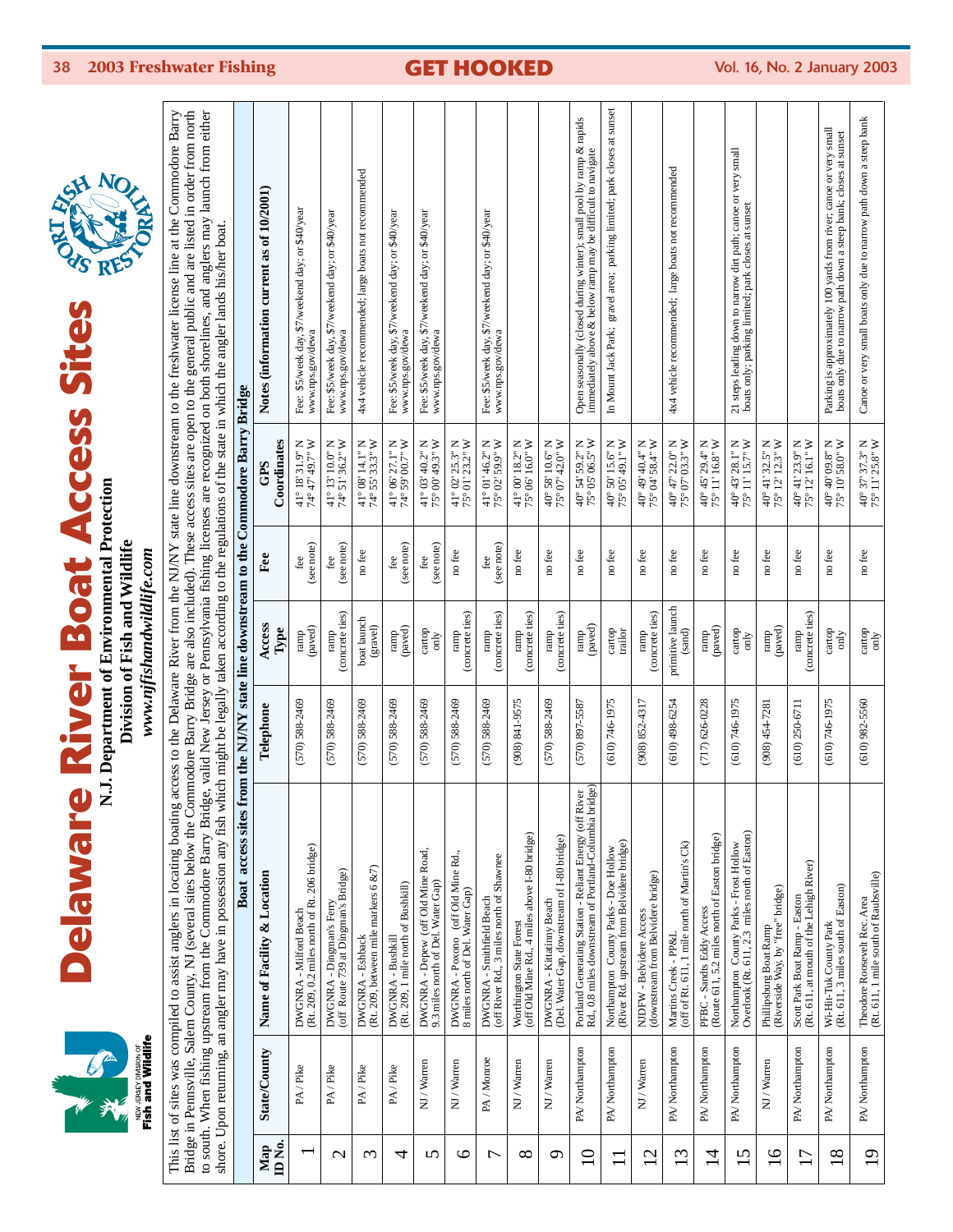| ID <sub>No</sub><br>Map | <b>State/County</b> | Name of Facility & Location                                                                                   | Telephone                        | Access<br>Type                                             | Fee                      | Coordinates<br>GPS                                                                                                   | Notes (information current as of 10/2002)                                                                                                                                                                                                                |
|-------------------------|---------------------|---------------------------------------------------------------------------------------------------------------|----------------------------------|------------------------------------------------------------|--------------------------|----------------------------------------------------------------------------------------------------------------------|----------------------------------------------------------------------------------------------------------------------------------------------------------------------------------------------------------------------------------------------------------|
| $\overline{20}$         | PA/Northampton      | Fry's Run Park<br>(Rt. 611, 6 miles south of Easton)                                                          | $(610)$ 746-1975                 | cartop<br>only                                             | no fee                   | $40^{\circ}$ $37^{\circ}$ $07.5^{\circ}$ N $75^{\circ}$ $12^{\circ}$ $06.8^{\circ}$ W                                | Limited parking for fishing access is approximately 100 yards from river;<br>cance or very small boats only due to narrow path down a steep bank                                                                                                         |
| $\overline{c}$          | NJ / Hunterdon      | NJDFW - Holland Church Access<br>(off River Rd., 1 mile downstream of Riegelsville bridge)                    | $(908)$ 735-8793                 | cartop<br>only                                             | no fee                   | 40° 34' 50.2" N<br>75° 11' 40.4" W                                                                                   | 4x4 vehicle recommended; large boats not recommended                                                                                                                                                                                                     |
| 22                      | PA/Bucks            | (Rt. 611, just north of jct. with Rt. 212)<br>PFBC - Riegelsville Access                                      | $(717)626 - 0228$                | cartop<br>ð                                                | no fee                   | 40° 34' 54.5" N<br>75° 11' 45.9" W                                                                                   | Canoe or very small boats only due to narrow path down a steep bank                                                                                                                                                                                      |
| 23                      | PA/Bucks            | PFBC - Upper Black Eddy Access<br>(Route 32, just downstream of Milford bridge)                               | $(717) 626 - 0228$               | (concrete ties)<br>ramp                                    | no fee                   | $40^{\circ}$ 33' 55.1" N<br>75° 05' 55.3" W                                                                          | Parking limited (4 car/trailer combos); private launch/parking<br>may be available just south; closed 10 p.m. to 5 a.m                                                                                                                                   |
| $\overline{2}$          | NJ / Hunterdon      | NJDFW - Kingwood Access<br>(Route 29, 2 miles south of Frenchtown)                                            | (609) 984-1401<br>(908) 735-8793 | (concrete ties)<br>ramp                                    | (see note)<br>fee        | 40° 30' 42.2" N<br>75° 03' 48.5" W                                                                                   | A valid NJ hunting, fishing or trapping license or a current NJDFW<br>issued Boat Ramp Maintenance Permit (\$15/year)                                                                                                                                    |
| 25                      | PA/Bucks            | (Route 32, Erwinna)<br>Tinicum Park                                                                           | $(610)$ 294-9320                 | (concrete ties)<br>ramp                                    | no fee                   | 40° 30' 22.2" N<br>75° 04' 00.7" W                                                                                   | Located across from Stover House; small trailered boats<br>recommended; large boats not recommended                                                                                                                                                      |
| 26                      | NJ / Hunterdon      | D&R Canal St. Pk. - Byram<br>(Route 29, 3.4 miles north of Stockton)                                          | (609) 397-2949                   | (concrete ties)<br>ramp                                    | no fee                   | 40° 24' 55.5" N<br>75° 02' 52.6" W                                                                                   |                                                                                                                                                                                                                                                          |
| 27                      | PA/Bucks            | (Rt. 32, approx. 2 miles south of Lumberville)<br>Virginia Forrest Rec. Area                                  | $(610)$ 982-5560                 | cartop<br>only                                             | no fee                   | 40° 24' 22.6" N<br>75° 00' 27.0" W                                                                                   |                                                                                                                                                                                                                                                          |
| 28                      | NJ / Hunterdon      | D&R Canal St. Pk. - Bull's Island Rec. Area<br>(off Route 29, 3.3 miles north of Stockton)                    | (609) 397-2949                   | (concrete ties)<br>$\mbox{ramp}$                           | no fee                   | $\begin{array}{c} 40^{\circ} \ 24' \ 26.7" \ \text{N} \\ 75^{\circ} \ 02' \ 06.7" \ \text{W} \end{array}$            |                                                                                                                                                                                                                                                          |
| 29                      | NJ / Hunterdon      | (off Bridge St. behind Lambertville Station)<br>D&R Canal St. Pk. - Lambertville                              | (609) 397-2949                   | (paved)<br>ramp                                            | no fee                   | $40^{\circ}$ 21'38.4" N<br>74°56'43.8" W                                                                             | Caution - rapids immediately downstream from wing dam                                                                                                                                                                                                    |
| $\mathfrak{S}0$         | NJ / Mercer         | 29,<br>D&R Canal St. Pk. - Firemen's Eddy Access (off Rt.<br>1.8 miles south of Lambertville/New Hope bridge) | (609) 397-2949                   | primitive launch<br>(gravel)                               | no fee                   | $40^{\circ}$ 20' 32.4" N<br>74° 56' 31.3" W                                                                          | 4x4 vehicle recommended; large boats not recommended;<br>limited parking                                                                                                                                                                                 |
| $\overline{31}$         | PA/Bucks            | PFBC - Yardley Access<br>(Rt. 32 & north end of Yardley Boro)                                                 | $(717) 626 - 0228$               | ramp<br>(paved)                                            | no fee                   | $40^{\circ}$ 14' $40.2^{\circ}$ N<br>74° 50' 10.1" W                                                                 |                                                                                                                                                                                                                                                          |
| 32                      | NJ/Mercer           | City of Trenton Waterfront Park<br>(1595 Lamberton Rd, off Rt. 29, Trenton)                                   | $(609)$ 989-3169                 | $ramp$ (paved)                                             | (see note)<br>no fee     | $40^{\circ}$ 12' 18.6" N<br>74° 45' 46.9" W                                                                          | Fees proposed                                                                                                                                                                                                                                            |
| 33                      | NJ / Burlington     | (end of Park St., Bordentown)<br>Bordentown Beach                                                             | $(609)$ 298-0103                 | (paved)<br>ramp                                            | (see note)<br>fee        | 40° 08' 57.5" N<br>74° 43' 2.0" W                                                                                    | Fee: town residents - \$5/day or \$25/ year; NJ residents - \$10/day or<br>\$100/ year; out-of-state residents -\$25/day or \$250 yearly                                                                                                                 |
| 34                      | NJ/Burlington       | Curtin Marina<br>(E. Pearl Street, Burlington City)                                                           | $(609) 386 - 4657$               | (paved)<br>ramp                                            | (see note)<br>fee        | 40° 04' 51.4" N<br>74° 51' 1.2" W                                                                                    | Near mouth of Assicunk Creek<br>Fee: \$8/day                                                                                                                                                                                                             |
| 35                      | NJ / Burlington     | Burlington City Boat Ramp (near mouth of Assiscunk<br>Ck., Tathem Ave. & Pearl St., Burlington City)          | $(609)$ 386-4070                 | $\begin{array}{c} \text{ramp} \\ \text{quasi} \end{array}$ | (see note)               | $\begin{array}{c} 40^{\circ}~04^{\circ}~51.4^{\circ}~\mathrm{N} \\ 74^{\circ}~51'1.2^{\circ}~\mathrm{W} \end{array}$ | Fee: city residents - \$10/day or \$30/year; City Senior Residents - \$5/day or \$20/year. NI residents - \$15/day or \$50/year; out-of-state residents - \$22/day senior residents - \$15/day or \$50/year; out-of-state residents - \$<br>or \$40/year |
| 36                      | PA/Bucks            | Neshaminy State Park (Street Rd. exit off I-95,<br>to State Rd. & Cedar Avenue, Bensalem)                     | $(215)$ 639-4538                 | 2 ramps<br>(paved)                                         | no fee/fee<br>(see note) | 40° 04' 26.6" N<br>74° 54' 29.3" W                                                                                   | Fee: no fee for PA residents w/ PA registered boat; all others \$10<br>\$15/day depending upon state of residency & boat registration.                                                                                                                   |
| 37                      | NJ / Burlington     | Lightning Jacks Marina<br>(625 Harrison St., Riverside)                                                       | $(856)$ 461-0086                 | (paved)<br>ramp                                            | (see note)<br>fee        | 40° 02' 21.7" N<br>74° 56' 44.7" W                                                                                   | Fee: \$10/day                                                                                                                                                                                                                                            |
| 38                      | NJ / Burlington     | Ran-Del Marina<br>(130 Rancocas Ave., Delanco)                                                                | $(856)$ 461-5094                 | ramp<br>(paved)                                            | (see note)<br>fee        | $40^{\circ}$ 02' 42.1" N<br>74° 57' 20.9" W                                                                          | Near mouth of Rancocas Creek<br>Fee: \$15/day                                                                                                                                                                                                            |
| 39                      | PA/Philadelphia     | City of Philadelphia Boat Ramp<br>(Linden Ave, Philadelphia)                                                  | $(215) 633 - 7200$               | (paved)<br>ramp                                            | no fee                   | 40° 02' 32.3" N<br>74° 59' 28.4" W                                                                                   |                                                                                                                                                                                                                                                          |
| $\frac{1}{4}$           | PA / Philadelphia   | PFBC - Tacony Access<br>(Milnor St. & Princeton Ave., Philadelphia)                                           | $(717) 626 - 0228$               | (paved)<br>ramp                                            | no fee                   | 40° 00' 55.6" N<br>75° 02' 41.2" W                                                                                   |                                                                                                                                                                                                                                                          |
| $\exists$               | PA/Philadelphia     | PFBC - Frankford Arsenal Access<br>(56 hundredth block of Tacony St., Phila.)                                 | $(717)626 - 0228$                | (paved)<br>ramp                                            | no fee                   | 39° 58' 55.6" N<br>75° 04' 42.5" W                                                                                   |                                                                                                                                                                                                                                                          |
| $\overline{4}$          | NJ/Canden           | NJDFW - Delair Boat Ramp<br>(Derousse Rd., Delair)                                                            | (609) 984-1401                   | ramp<br>(paved)                                            | (see note)<br>fee        | $\begin{array}{c} 39^{\circ} \ 58' \ 51.1" \ \mathrm{N}\\ 75^{\circ} \ 03' \ 58.1" \ \mathrm{W} \end{array}$         | A valid NJ hunting, fishing or trapping license or a current NJDFW<br>issued Boat Ramp Maintenance Permit (\$15/year)                                                                                                                                    |
| 43                      | NJ/Camden           | Pyne Point Marina Services<br>(North 7th St., Camden)                                                         | $(856)$ 966-1352                 | (gravel)                                                   | (see note)<br>fee        | 39° 57' 23.9" N<br>75° 06' 44.1" W                                                                                   | Fee: \$10/day                                                                                                                                                                                                                                            |
| $\overline{4}$          | NJ/Gloucester       | West Deptford Municipal Boat Ramp<br>(at the end of Center Street)                                            | $(856)$ $845-4004$<br>(ext. 136) | (paved)<br>ramp                                            | (see note)<br>fee        | 39° 52' 37.4" N<br>75° 10' 46.0" W                                                                                   | Fee: \$10/day parking fee                                                                                                                                                                                                                                |
| 45                      | PA / Delaware       | City of Chester Boat Ramp<br>(Commodore Barry Bridge)                                                         | $(610)$ 447-7931                 | ramp<br>(paved)                                            | no fee                   | $\frac{39^{\circ}}{75^{\circ}}\frac{49^{\circ}}{22^{\circ}}\frac{53.3^{\circ}}{13.4^{\circ}}\frac{N}{W}$             |                                                                                                                                                                                                                                                          |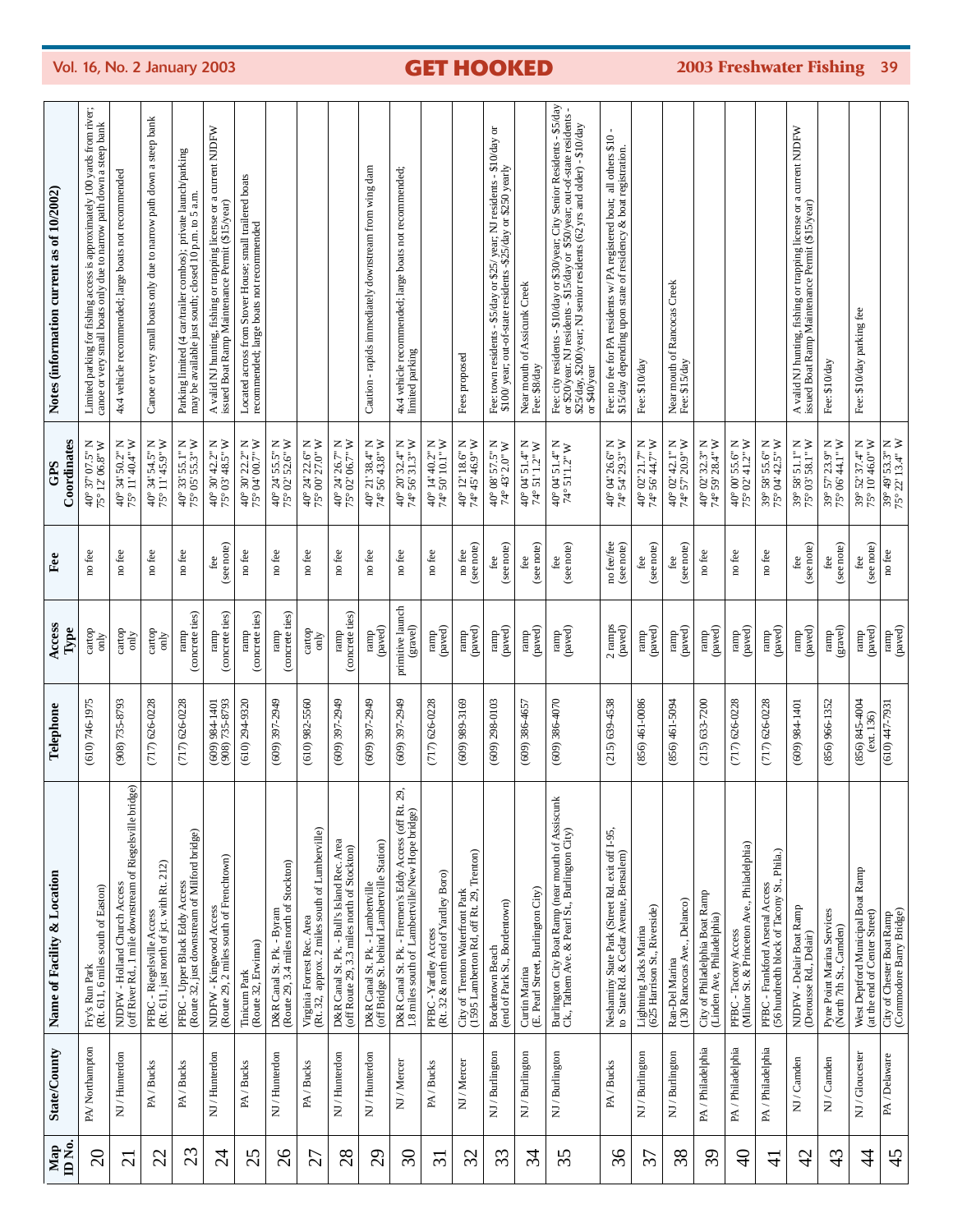| veid<br>GI<br>ACCESS SILES                                                                            |
|-------------------------------------------------------------------------------------------------------|
| 1.                                                                                                    |
| $\frac{2}{9}$                                                                                         |
| $94 3 4 3 5 4 3 5 6 7 6 5 6 7 6 7 7$                                                                  |
|                                                                                                       |
|                                                                                                       |
| $\bullet$ <sup>10</sup>                                                                               |
|                                                                                                       |
|                                                                                                       |
|                                                                                                       |
|                                                                                                       |
|                                                                                                       |
|                                                                                                       |
|                                                                                                       |
| 11<br>14 • 13<br>16-17 • 15<br>20 • 19<br>21-22<br>25 • 24<br>26 • 27<br>28 • 29<br>30<br>31<br>$-32$ |
| 33                                                                                                    |
| 3938 3634                                                                                             |
| $41 \cdot 40 \cdot 37 \cdot 35$<br>43* 42                                                             |
|                                                                                                       |
| $\frac{45}{46}$<br>44                                                                                 |
|                                                                                                       |
| 47<br>$^{48}$                                                                                         |
|                                                                                                       |
| 49                                                                                                    |
|                                                                                                       |
|                                                                                                       |
|                                                                                                       |
| <b>New Jersey</b><br>Pennsylvania                                                                     |
|                                                                                                       |
|                                                                                                       |

**Delaware River Boat Access Sites**



This list is provided for informational purposes only. The M1D Division of Fish and Wildlife neither endorses not is responsible for conditions at any sites other than those within property under its own jurisdiction. This ble, however, users may wish to contact the facility listed to check on current conditions or specifics about a particular site. To provide information regarding this list of boat access sites please call (908) 236-2118 or

at P.O. Box 394, Lebanon, NJ 08833. To view an "on-line" version of the list, visit the Division's Website at *www.njfishandwildlife.com*.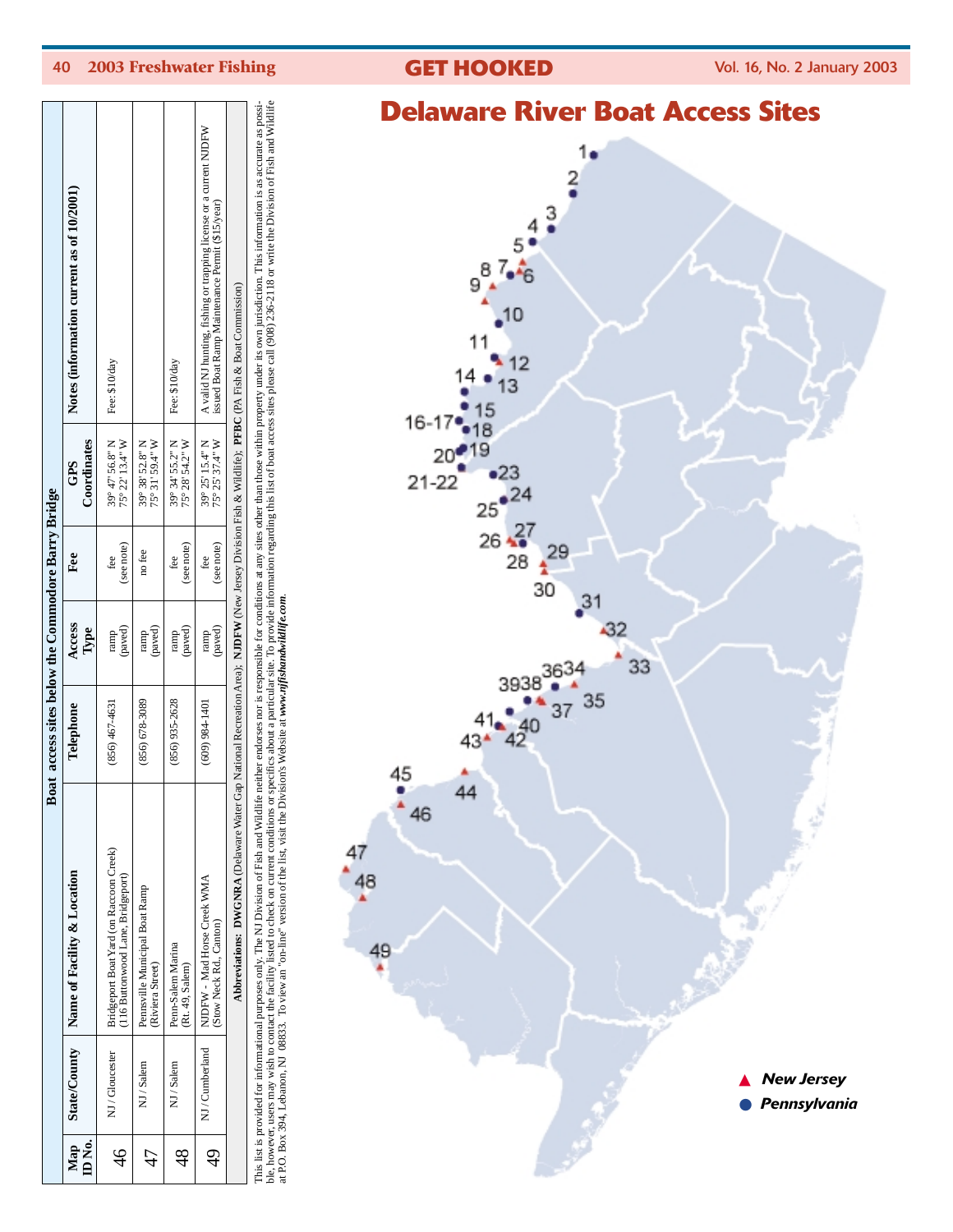## Vol. 16, No. 2 January 2003 **GET HOOKED 2003 Freshwater Fishing** 41

# **New Jersey State Record Freshwater Sport Fish**

| <b>SPECIES</b>        | <b>LBS. 0Z.</b> |    | <b>YEAR</b> | <b>ANGLER</b>          | <b>WHERE CAUGHT</b>                |
|-----------------------|-----------------|----|-------------|------------------------|------------------------------------|
| Bass, largemouth      | 10              | 14 | 1980        | <b>Robert Eisele</b>   | Menantico Sand Wash Pond           |
| Bass, rock            | 1               | 5  | 1982        | Eric Avogardo          | Saddle River                       |
| Bass, smallmouth      | 7               | 2  | 1990        | <b>Carol Marciniak</b> | Round Valley Reservoir             |
| Bluegill              | 3               | 0  | 1990        | Dom Santarelli         | Farm Pond in Pennington            |
| <b>Bowfin</b>         | 8               | 4  | 1988        | Craig Raffay           | Lake Tranguility                   |
| Bullhead, brown       | 4               | 8  | 1997        | Gary Schmidt           | Lake of Woods, Ft. Dix             |
| Carp                  | 47              | 0  | 1995        | <b>Billy Friedman</b>  | South Branch of Raritan River      |
| Carp (archery)        | 42              | 1  | 1987        | John Puchalik          | Delaware River                     |
| Carp, grass           | 50              | 0  | 2001        | Steve Babilino         | Garrison Lake                      |
| Carp, grass (archery) | 49              | 3  | 1996        | George Vash            | Delaware Raritan Canal             |
| Catfish, channel      | 33              | 3  | 1978        | <b>Howard Hudson</b>   | Lake Hopatcong                     |
| Catfish, white        | 10              | 5  | 1976        | Lewis Lomerson         | <b>Raritan River</b>               |
| Crappie, black        | 4               | 8  | 1996        | <b>Andy Tintle</b>     | Pompton Lake                       |
| Crappie, white        | 2               | 10 | 1997        | <b>Bobby Barnard</b>   | Riverview Beach Pk.,<br>Pennsville |
| Eel, American         | 6               | 2  | 1994        | James Long             | <b>Round Valley Reservoir</b>      |
| Muskellunge           | 42              | 13 | 1997        | <b>Bob Neals</b>       | <b>Monksville Reservoir</b>        |
| Muskie, tiger         | 29              | 0  | 1990        | Larry Migliarese       | <b>Delaware River</b>              |
| Perch, white**        | 3               | 1  | 1989        | <b>Edward Tango</b>    | <b>Forest Hill Lake</b>            |
| Perch, yellow         | 2               | 6  | 1989        | Gene Engels            | Holiday Lake                       |

|    |                      | <b>YEAR</b> | <b>ANGLER</b>         | <b>WHERE CAUGHT</b>               |
|----|----------------------|-------------|-----------------------|-----------------------------------|
| 4  | 4                    | 1865        | <b>Charles Abbott</b> | Crosswicks Creek                  |
| 9  | 3                    | 1957        | <b>Frank McGovern</b> | Lower Aetna Lake                  |
| 1  | 13                   | 1982        | Gerald Humphrey       | Lake Assunpink                    |
| 30 | 2                    | 1977        | <b>Herb Hepler</b>    | Spruce Run Reservoir              |
| 8  | $\mathbf{0}$         | 1951        | John Mount            | New Wawayanda Lake                |
| 11 | 1                    | 1984        | <b>Charles Mower</b>  | Delaware River                    |
| 51 | 0                    | 2002        | John Christian        | Great Egg Harbor River            |
| 16 | 4                    | 1999        | <b>Bill Schmidt</b>   | <b>Culvers Lake</b>               |
| 1  | 8                    | 1987        | Daryl Donalson        | Farm Pond in                      |
|    |                      |             |                       | <b>Burlington County</b>          |
| 7  | 3                    | 1995        | Andrew DuJack         | Rockaway River                    |
| 21 | 6                    | 1995        | Lenny Saccente        | <b>Round Valley Reservoir</b>     |
| 32 | 8                    | 2002        | Greg Young            | <b>Round Valley Reservoir</b>     |
| 13 | 0                    | 1988        | Gene Rutkoski         | Lake Hopatcong                    |
|    |                      |             |                       |                                   |
| 13 | 9                    | 1993        | George Fundell        | Delaware River                    |
|    | Sunfish, pumpkinseed | LBS. 0Z.    |                       | **Vacant**(Minimum Weight 5 Lbs.) |

\* Denotes historical record

\*\* Denotes fish has been certified by the IGFA as a world record *For information concerning the New Jersey State Record Fish or Skillful Angler programs, visit the New Jersey Division of Fish and Wildlife's website at www.njfishandwildlife.com* 

# Pequest Trout Hatchery and Natural Resource Education Center



## *GET READY FOR TROUT SEASON!*

Celebrate the start of spring at the state trout hatchery • Meet fisheries biologists & conservation group volunteers View fish sampling equipment • Try casting a variety of rods • Feed the fish • Visit the Living History Encampment Try shooting a .22 rifle, bow, BB gun or laser beam shoot • Visit with wildlife artists • Kid's craft and hands-on activities Exhibits, demonstrations and displays.

Pequest is located on Rt. 46 nine miles west of Hackettstown in scenic Warren County



N.J. Dept. of Environmental Protection, Division of Fish and Wildlife • 908-637-4125 • www.njfishandwildlife.com

# Support New Jersey's Wildlife Volunteers

**2002–2003 Hunter Edition Sports Knife**

*Choose either the Deer Hunter's Edition—Or —The 2 piece sportsmen's gift set. Both are Ideal for the hunter or knife collector!*

- *Funds derived from the sale of these items will be used to support the efforts of the NJ Division of Fish and Wildlife's Volunteers.*
- *Choose one or both of these quality items for the hunter or collector.*
- *"New Jersey Division of Fish and Wildlife" etched on each knife blade.*

| Item#                                                                  | <b>Description</b>                                                                                         | Cost/ea. |              | ORDER FORM                                                   |                       |        |              |  |  |  |  |  |  |  |  |  |  |  |  |  |  |  |  |                               |    |  |  |
|------------------------------------------------------------------------|------------------------------------------------------------------------------------------------------------|----------|--------------|--------------------------------------------------------------|-----------------------|--------|--------------|--|--|--|--|--|--|--|--|--|--|--|--|--|--|--|--|-------------------------------|----|--|--|
| <b>NJILTD</b>                                                          | New Jersey 2002-2003 Deer                                                                                  | \$19.95  | Item #       | <b>Description</b>                                           | Cost/ea.              | Qty    | <b>Total</b> |  |  |  |  |  |  |  |  |  |  |  |  |  |  |  |  |                               |    |  |  |
|                                                                        | Hunters edition* 41/4" Polished<br>brass handle with deer screen inlay<br>*Polished drop blade *Decorative |          | NJILTD       | New Jersey 2002-2003<br>Deer Hunter edition Knife            | \$19.95               |        |              |  |  |  |  |  |  |  |  |  |  |  |  |  |  |  |  |                               |    |  |  |
|                                                                        | bolster * storage / gift box                                                                               |          | <b>NJIGS</b> | New Jersey sportsman                                         |                       |        |              |  |  |  |  |  |  |  |  |  |  |  |  |  |  |  |  |                               |    |  |  |
| <b>NJIGS</b>                                                           | New Jersey 2 piece sportsman                                                                               | \$19.95  |              | gift set                                                     | \$19.95               |        |              |  |  |  |  |  |  |  |  |  |  |  |  |  |  |  |  |                               |    |  |  |
| gift set. 1) 43/4" lock blade*<br>pocket clip * partial serrated blade |                                                                                                            |          |              | <b>SPECIAL PRICE: ORDER</b><br><i><b>ONE OF EACH SET</b></i> | \$34.95               |        |              |  |  |  |  |  |  |  |  |  |  |  |  |  |  |  |  |                               |    |  |  |
|                                                                        | * non-slip TPR handles * one-<br>handed opening * sheath *                                                 |          |              |                                                              |                       |        |              |  |  |  |  |  |  |  |  |  |  |  |  |  |  |  |  | NJ Sales Tax (Residents only) | 6% |  |  |
|                                                                        | custom blade etch 2) 8x21                                                                                  |          |              |                                                              | Shipping and Handling | \$5.00 |              |  |  |  |  |  |  |  |  |  |  |  |  |  |  |  |  |                               |    |  |  |
|                                                                        | binoculars * rubber coated for sure<br>grip* lanyard * carrying/ storage case.                             |          |              | <b>TOTAL</b>                                                 |                       |        |              |  |  |  |  |  |  |  |  |  |  |  |  |  |  |  |  |                               |    |  |  |

| Wildlife<br>Cellection |  |
|------------------------|--|
|                        |  |

|                                               | Date:_______________           |
|-----------------------------------------------|--------------------------------|
|                                               |                                |
|                                               |                                |
| Telephone # :________________________________ |                                |
|                                               |                                |
|                                               | <b>MAKE CHECKS PAYABLE TO:</b> |
|                                               | THE GRANITE GROUP              |

THE GRANITE GROUP PO BOX 271, FANWOOD, NJ 07023 Tel: 908-322-3113 • FAX: 908-490-1962 • E-MAIL :granitepromo@aol.com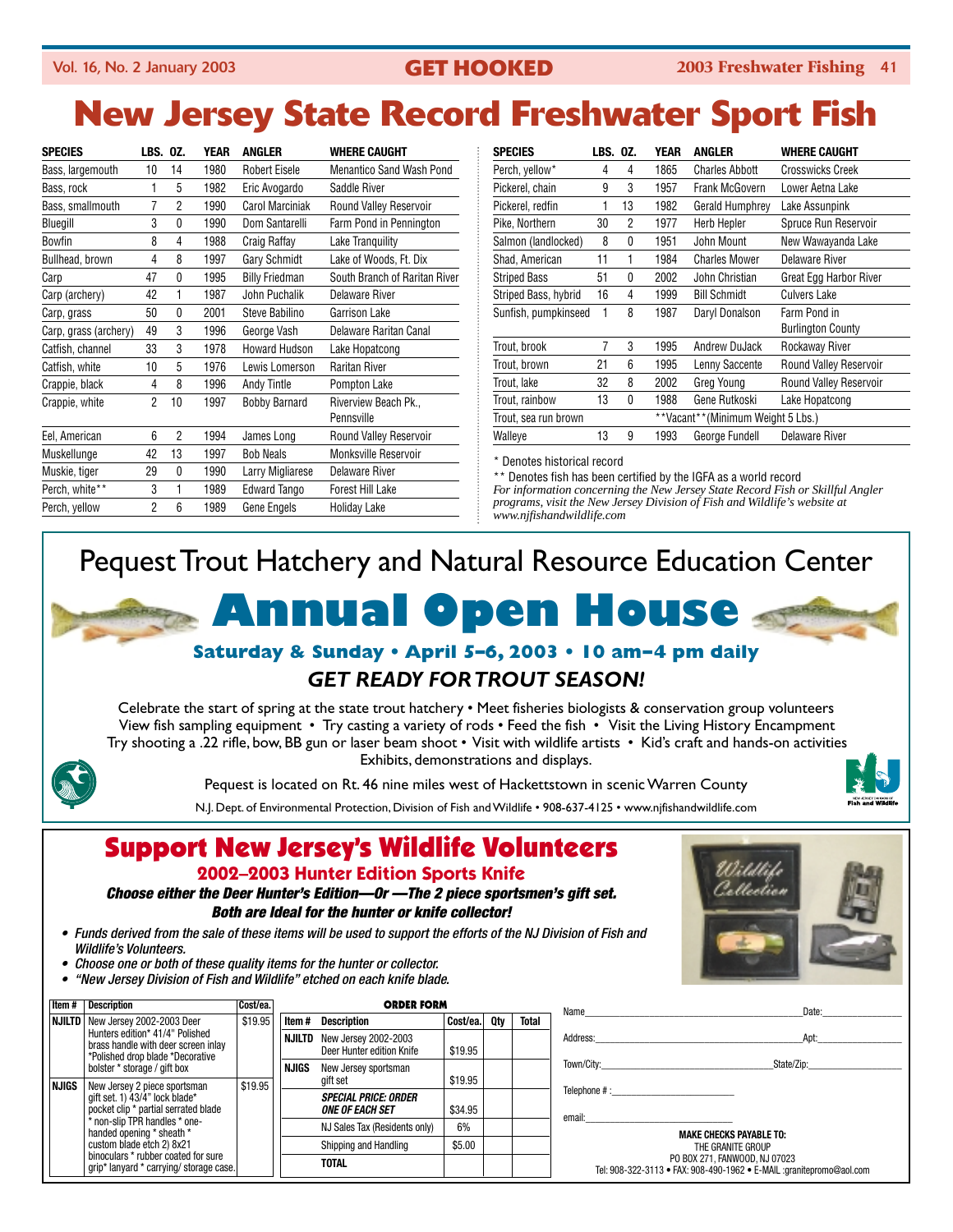## **Skillful Angler Awards Program** Manasquan Reservoir  $9 - 15 - 02$



The Skillful Anglers Program is designed to supplement the New Jersey State Record Fish listing by recognizing that many anglers catch both freshwater and marine fish, which may not be of record size, but nonetheless are of sufficient size and weight to have tested the anglers skill and thus be worthy of recognition.

Fisherman qualifying for a Skillful Anglers Award receive a signed certificate attesting to their achievement along with a bronze pin suitable to be worn on a fishing hat, jacket, etc. Only one pin and one certificate will be awarded per individual for each species which qualifies.

At the end of each year, special recognition is given to the anglers who caught the largest fish in each of the species categories. The winners of these categories are presented with a Special Award recognizing their accomplishments as the best of New Jersey's Skillful Anglers.

The procedure to obtain an award is easy. Fill out an application and have the fish weighed at a commercial establishment having a certified scale and have the proprietor sign the form testifying to the weight. All applications must be submitted within 30 days of catching the fish.

A brochure explaining the details of the program can be obtained from any Division office by writing to us at NJ Division of Fish & Wildlife, Skillful Angler, P.O. Box 400, Trenton, NJ 08625-0400.

The minimum weight required to win a Skillful Angler Award for the various species are as follows:

| Largemouth bass 6 pounds                             | Chain pickerel 4 pounds                       |
|------------------------------------------------------|-----------------------------------------------|
| Smallmouth bass4 pounds                              | Northern pike $\dots \dots 10$ pounds         |
| Striped bass hybrid $\ldots$ . 8 pounds              | American shad $\dots \dots$ 7 pounds          |
| $Carp. \ldots \ldots \ldots \ldots \ldots 25$ pounds | Brook trout $\dots \dots \dots 3$ pounds      |
| Channel catfish $\ldots \ldots$ . 9 pounds           | Brown trout $\dots \dots \dots 8$ pounds      |
| Crappie $\dots\dots\dots\dots2$ pounds               | Lake trout $\dots \dots \dots \dots 8$ pounds |
| Muskellunge                                          | Rainbow trout $\dots \dots \dots 5$ pounds    |
| $(incl. Tiger) \ldots \ldots 20$ pounds              | Walleye $\dots\dots\dots\dots\dots$ 5 pounds  |

# **TO ADVERTISE… CALL BECKY AT 609-924-0100**

| <b>Application for Recognition as a</b><br><b>New Jersey Skillful Angler</b>                                                                                                                                                  |
|-------------------------------------------------------------------------------------------------------------------------------------------------------------------------------------------------------------------------------|
|                                                                                                                                                                                                                               |
|                                                                                                                                                                                                                               |
|                                                                                                                                                                                                                               |
|                                                                                                                                                                                                                               |
| Fish Species (subject to verification by state biologist)                                                                                                                                                                     |
|                                                                                                                                                                                                                               |
|                                                                                                                                                                                                                               |
|                                                                                                                                                                                                                               |
| Time Time                                                                                                                                                                                                                     |
| Caught from: boat____________ shore____________ surf____________                                                                                                                                                              |
|                                                                                                                                                                                                                               |
|                                                                                                                                                                                                                               |
|                                                                                                                                                                                                                               |
|                                                                                                                                                                                                                               |
| Type of Rod                                                                                                                                                                                                                   |
| Lure that the contract of the contract of the contract of the contract of the contract of the contract of the contract of the contract of the contract of the contract of the contract of the contract of the contract of the |
| <b>Certification</b>                                                                                                                                                                                                          |
| Establishment's Address                                                                                                                                                                                                       |
| Telephone _                                                                                                                                                                                                                   |
| Signature (from establishment)                                                                                                                                                                                                |
| I hereby certify this fish was caught in New Jersey waters in<br>accordance with state laws and regulations, and that this fish was<br>weighed on a certified scale.                                                          |
| Applicant's Signature<br>Date                                                                                                                                                                                                 |
| **All applications must be submitted within 30 days of catching the fish.                                                                                                                                                     |
| Mail application to:<br>New Jersey Department of Environmental Protection,<br>Division of Fish and Wildlife<br>Skillfull Angler Awards Program                                                                                |
| P.O. Box 400<br>Trenton, NJ 08625-0400                                                                                                                                                                                        |